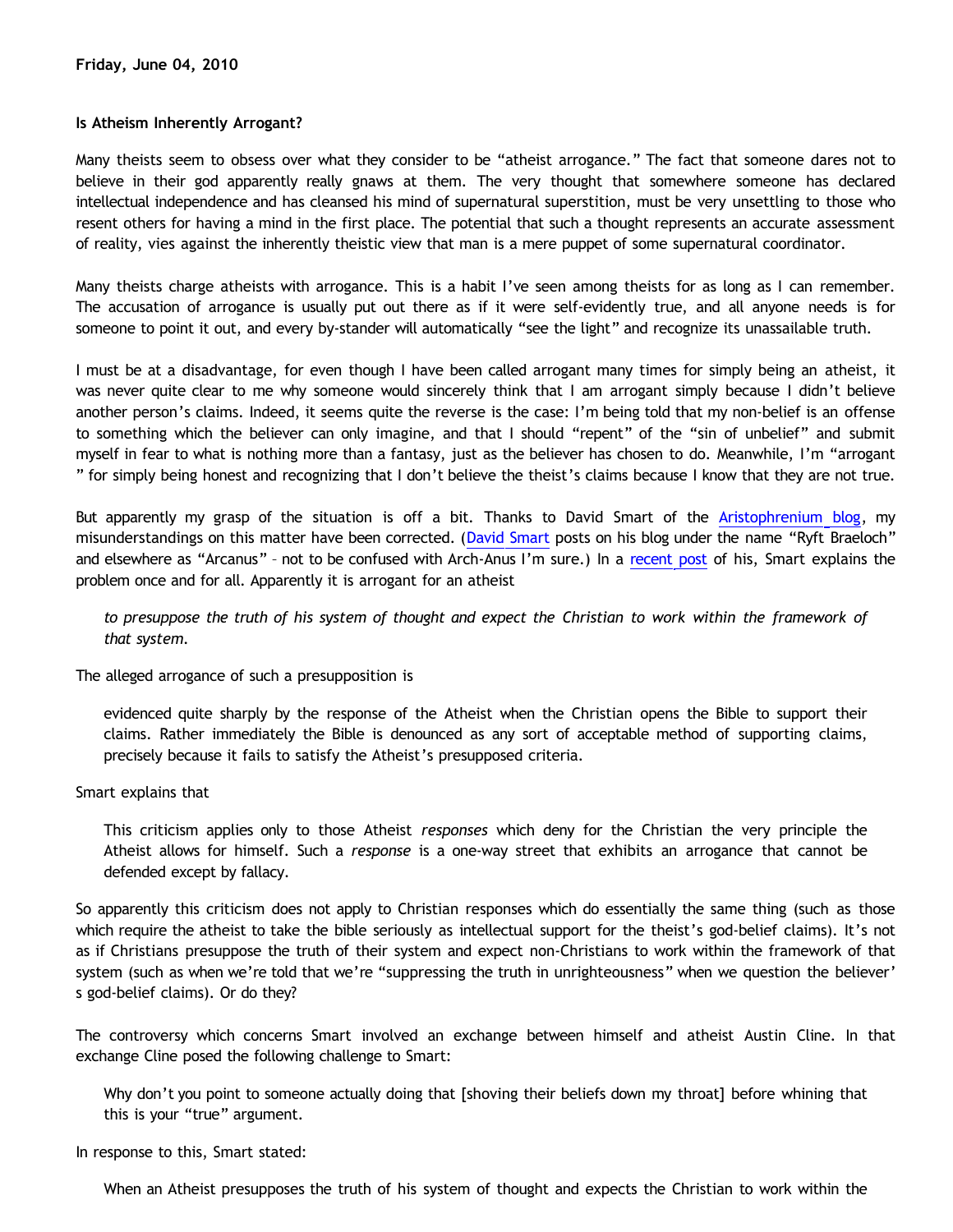framework of that system, but denies for the Christian the inverse thereof because the only presuppositions the Atheist permits in the field of debate are his own, he is precisely shoving his beliefs down my throat.

One of the fundamental truths of my system of thought is that there is a fundamental distinction between what is real and what is imaginary. And it's true, and I freely admit it: I do expect other adults to grasp this fundamental distinction and apply it in their thinking as well.

Perhaps Smart thinks I would be "shoving" this "belief" down his throat if I expected him to abide by this distinction " in the field of debate." But why? Theists observe the fundamental distinction between what is real and what they imagine in so many areas of their lives, such as when they get out of bed in the morning, consume breakfast cereal, dress themselves, drive their vehicles to work (if they work), tally their monthly bills, balance their bank accounts, walk across their yard, etc.

Why would they object to observing this fundamental distinction "in the field of debate"?

The "inverse" of this principle is that there is *no* fundamental distinction between what is real and what is imaginary. But on this premise, whatever one imagines could be real. So what's behind Smart's gripe? If allowing the distinction between reality and imagination to be blurred is the preferred ideal, the atheist may simply be imagining that the theist's god is not real. In so doing, the atheist is adopting the essentials of the theist's worldview (as we'll see below), but I suspect that the theist will find some way to object to this outcome.

Smart's complaint suggests that the concern underlying his charge of arrogance against the atheist is that reluctance to allow the Christian to "work within the framework of [his] system" impedes debate. But I'm not persuaded that debate is what Christians really want. I know this because of the persistent futility of trying to engage Christians in debate. Where are the disputers of my worldview? The silence is indeed deafening. And it's not because I've been absent from the conversation.

I suspect that the real agenda behind the charge of arrogance is much simpler: it is to smear and discredit non-believers and reinforce believers' commitment to the religious prism through which their worldview requires them to view human nature and interpersonal relationships.

Smart explains his problem with what he considers "arrogance" on the part of atheists in an [earlier post](http://aristophrenium.com/ryft/the-arrogance-of-atheism/):

the Christian is expected to provide arguments in defense of Christian theism which accord with the atheist's epistemology in particular and world view in general.

We should be able to recognize the cause of this resentment, for if the atheist in question has adopted a worldview which coheres with the fact that there is a fundamental distinction between the real and the imaginary, the theist will never be able to keep up with him. As I have already shown (see [here\)](http://bahnsenburner.blogspot.com/2010/05/imaginative-nature-of-christian-theism.html), there are many good reasons to suppose that the god of the theist's worship is in fact imaginary, not real. The fact that the theist cannot produce arguments which both consciously observe the fundamental distinction between the real and the imaginary, and prove the existence of his god at the same time, is not the atheist's problem. Nor is it sufficient grounds for charging the atheist with arrogance.

This analysis is certainly compatible with what Smart states next:

This is implicitly demonstrated in challenges such as, "Provide evidence that God exists." The relevance of evidence, and even what constitutes evidence, are defined by his system of thought.

Again, speaking for myself, any evidence worthy of consideration for any proposition would have to take into account the fact that there is a fundamental distinction between what is real and what is imaginary. Evidence that is merely imaginary in nature is of course worthless, and proposed "evidence" which cannot be reliably distinguished from what is merely imaginary is at the very least subject to question. If the theist objects to such principles, then he's not only telling us about himself, but also about the intellectual solvency of his god-belief.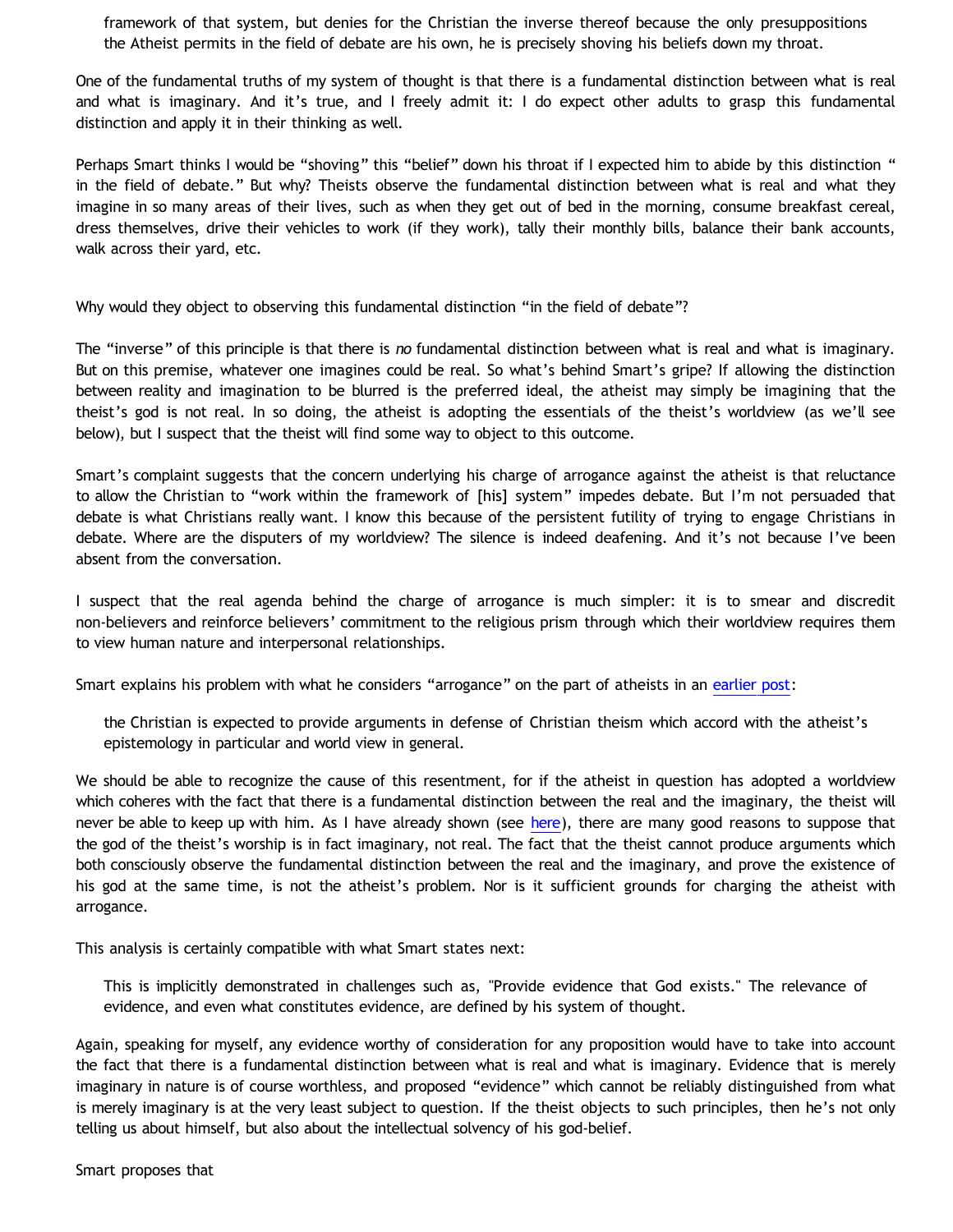if it is permissible for the atheist to presuppose the truth of his system of thought and expect the Christian to work within the framework of that system, then it is also permissible for the inverse of that situation.

It is clear that the Christian system rejects the primacy of existence. If there's any question on this, notice how Christian apologists continually seek for ways to obviate the primacy of existence and validate the primacy of consciousness (see for instance [here](http://bahnsenburner.blogspot.com/2008/12/inherent-subjectivism-of-god-belief.html) and [here\)](http://bahnsenburner.blogspot.com/2010/02/how-theism-violates-primacy-of.html). Christians also openly affirm the primacy of consciousness roots of their worldview (see for instance [here](http://bahnsenburner.blogspot.com/2006/03/confessions-of-vantillian-subjectivist.html)).

So if a non-Christian adopts the underlying metaphysical assumptions of the Christian worldview, as Smart would prefer that he do, then he cannot be faulted for the varieties of conclusions he might draw when applying the primacy of consciousness while trying "to work within the framework of that system." He may, for instance, adopt the view that the universe is the product of conscious activity, and identify the author of that conscious activity as something other than the Christian god. Instead of imagining the conscious agent which created the universe as [trinitarian](http://bahnsenburner.blogspot.com/2009/07/does-logic-presuppose-christian-god_08.html), he may think of it as infinitarian in nature, as some theistic animists have conceived of their own deity. Where the Christian imagines his god as a "father" who chose to give up his son to vicious persecutors, the atheist trying on the theist's shoes may conceive of his ruling consciousness as being eternally sonless. And instead of imagining that human beings are inherently in need of "salvation" because of a botched creation, the atheist who adopts the metaphysical basics of the theist's worldview "for argument's sake," may draw the conclusion that the logical outcome of the creative process of a perfect creator is a perfect creation (see for instance [here](http://bahnsenburner.blogspot.com/2009/03/was-adam-created-perfect.html)), and that human beings are therefore exactly what the creating consciousness had planned them to be, and that the notion of "salvation" misses the point entirely. That's just the problem once one grants validity to the primacy of consciousness: he could imagine any scenario, and on the premise of the primacy of consciousness accept it as "true."

So if Smart had his way, it may not work to his worldview's advantage after all.

Smart insists that if the atheist holds the theist accountable to his own (non-theistic) presuppositions, then

the atheist would shoulder the epistemic responsibility for explaining why the only presuppositions permitted in the field of debate are his own—and I would not anticipate a rational argument for that.

The chiefest of "presuppositions" guiding my principled thought as an atheist is the primacy of existence, the view that

a) there is a fundamental relationship between consciousness and its objects, and

b) that the objects of consciousness are what they are independent of the conscious activity by which one perceives and/or considers them.

This two-fold recognition is axiomatic in nature; it is not the conclusion of any proof because any proof presupposes that there is some relationship between consciousness and its objects and that the objects of consciousness do not conform to conscious intentions (e.g., one is not epistemologically permitted to say that something is true simply because he believes it, wants it to be true, would feel better if it were true, dislikes all alternatives if it is false, etc.). Stemming from this two-fold recognition is the immediate understanding that there is a fundamental distinction between reality and imagination.

#### Smart tells us that

the arrogance of atheism is proven by atheists who "presuppose the truth of their system of belief and then tacitly insist their Christian opponent work within the framework of that system" while prohibiting by fiat any competing epistemic structure in the field of debate.

It seems that Smart requires atheists to adopt "neutrality" toward their own worldview presuppositions, or risk the charge of arrogance if they don't. The atheist is implicitly required to adopt the theist's standards ("presuppositions") when evaluating the latter's "evidences" for his god-belief claims, and if he doesn't do this, he's therefore condemned as "arrogant." As far as curses go, that's not much of a burden to live with.

As for allowing "any competing epistemic structure in the field of debate," the only one I can think of is one which allows a thinker to confuse his imagination with reality, and no theist has persuaded me that this is ever rationally appropriate.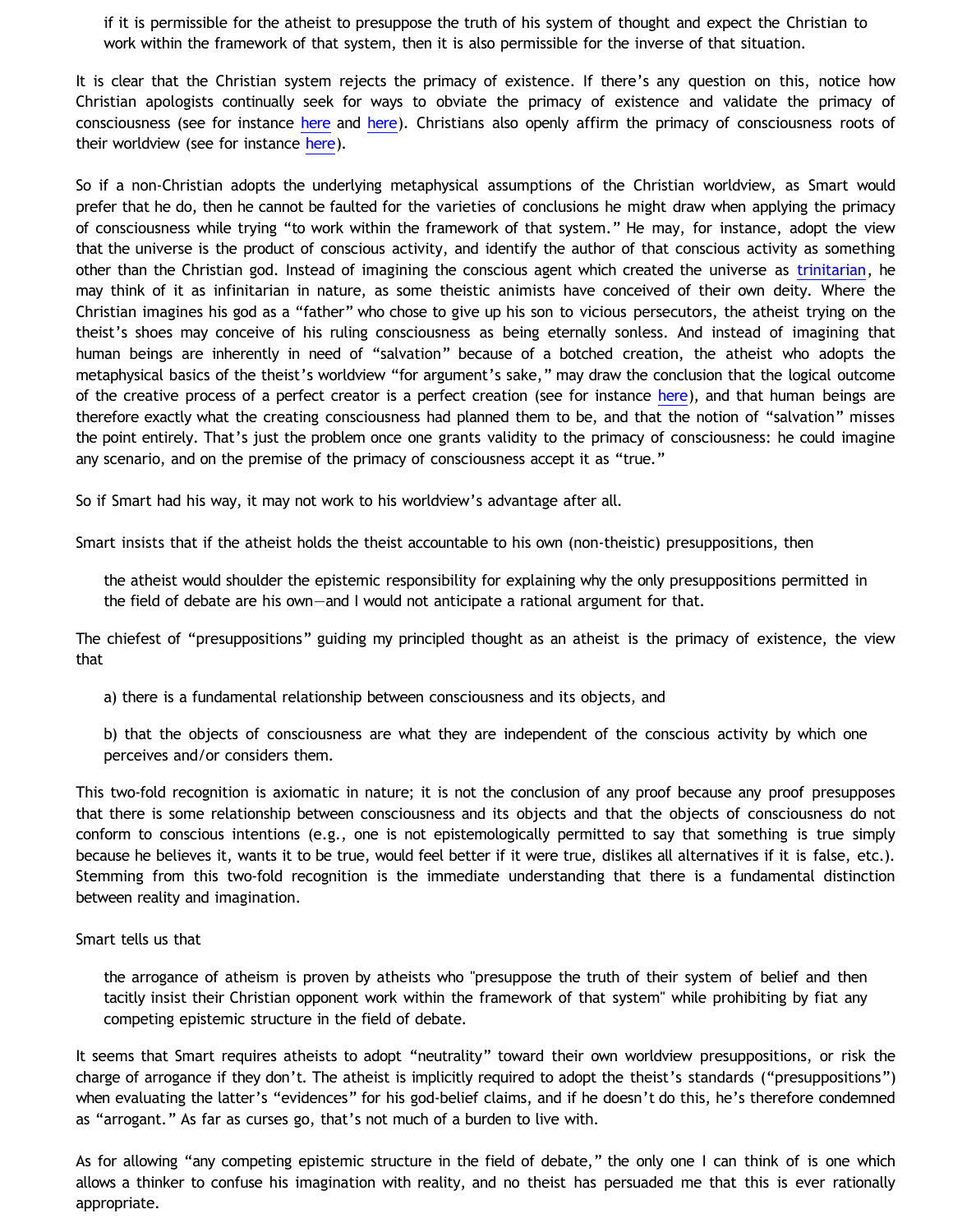If I may make a few observations, let me state the following. I've often suspected that the real cause behind a theist's choice to accuse an atheist of arrogance stems from a deep-seated resentment of the atheist's *certainty*, whether the atheist really is certain or the theist simply imagines that he is. The atheist should bear in mind the fact that he is essentially a spoilsport for the theist, and that his mere existence as an atheist serves as a constant reminder to believers that not everyone on "God's green earth" has obsequiously surrendered his mind to a frightening concoction of the imagination, and this spawns a sense of private envy in the mind of the believer: he wishes that he had the spiritual courage that it takes to distinguish between the real and the imaginary on a consistent basis and stand up to the arbitrary claims of religion, just as many non-believers do. But he lacks such courage and thus resents those who do.

As confirmation of this analysis, notice how often theists insist that there really are no atheists, that atheism is an impossible alternative to theism, and that, if anything, agnosticism is the rightful category of self-professing atheists. Many have misconstrued agnosticism as essentially equivalent to non-belief. But this is mistaken. Agnosticism is the view that certainty on a given matter is unachievable. It does not have to be in the context of theism, but in the context of theism agnosticism would be the view that no one can be sure whether or not a god exists. An agnostic can be a theist just as he could be an atheist; he could believe that there is a god, or he could disbelieve that there is a god. The agnostic is one who takes issue with a position of certainty on the matter. Such persons tend to be more inclined to succumbing to Pascal's Wager than to acknowledging the imaginative nature of god-belief. Also, theists who have come to realize that their apologetic arguments intending to prove the existence of their god are faulty and consequently unpersuasive, are more inclined to object to an atheist's certainty and insist that he's really an agnostic on the subject.

Note also that the atheist is not someone who claims to have been "chosen" to be included in some group or another by an invisible magic being. A genuine atheist does not presume to be the recipient of favor distributed among men by some supernatural source; he typically understands that he needs to rely on his own wits in life, and seeks to develop them for that very purpose. Thus he values his own wits, and acts to protect them from subterfuge and deceit. Perhaps this is what the theist has in mind when he calls the atheist "arrogant." The atheist is typically not the one who seeks to pass himself off as numbering among "the chosen" and preferring to characterize everyone else as numbering among "the damned." Christianity, for instance, holds that there is no greater prize than "God's grace," and Christian believers style themselves as recipients of this prize and everyone else as lacking it. Given this aspect of god-belief, the charge of arrogance seems entirely misdirected when leveled against the atheist.

Since arrogance is a form of the unearned, the accusation of arrogance is the charge that one is claiming knowledge which he has not earned. But is the atheist really claiming such knowledge? Theists typically like to characterize atheism as the claim that there are no gods at all, a claim to knowledge which no man could, presumably, have " epistemic rights" (while a claim to knowledge of the [supernatural](http://www.katholon.com/Bahnsen_Supernatural.htm) is accepted uncritically and without anything approaching a rigorous epistemological account). Would the theist likewise say that the atheist is being arrogant when he says that there are [no square circles](http://katholon.com/squarecircles.htm)? On the theist's premises, it seems that one is in fact being arrogant when he denies the existence of square circles. For how could he know that there are no square circles residing somewhere in reality? What "epistemic rights" does anyone have to say that there are no square circles? Does the theist hold that there might possibly be square circles in existence somewhere? If not, isn't he guilty of the same "arrogance" that he charges against the atheist?

Let me be very clear here. I for one would not accept the theist's god-belief claims if he could not substantiate them without first demonstrating that the god he claims exists can be reliably distinguished from what may merely be imaginary. It's unclear how someone who is concerned about the preservation of the rationality of one's beliefs could have any objection to such a standard. At the same time, it does not suffice for the theist to simply insist that his god is real and not imaginary, for in doing so he is acknowledging the fact that there is indeed a fundamental distinction between what is real and what is imaginary. But in insisting that his god is real and not imaginary, is the theist *demonstrating* that his god can be reliably distinguished from what he may merely be imagining? Clearly not. I would say that the theist has a very tall order to fill, and I'd also say that I've not encountered one theist who's been able to meet it (and I've encountered *many* theists throughout my lifetime). And if the theist cannot meet this minimal standard, as rationally intact as it is, am I really being "arrogant" for disbelieving his god-belief claims? To borrow an expression attributed to Jesus, "I trow not."

I certainly do not mean to "shove" my beliefs down David Smart's throat. But if Smart is an adult, I would expect that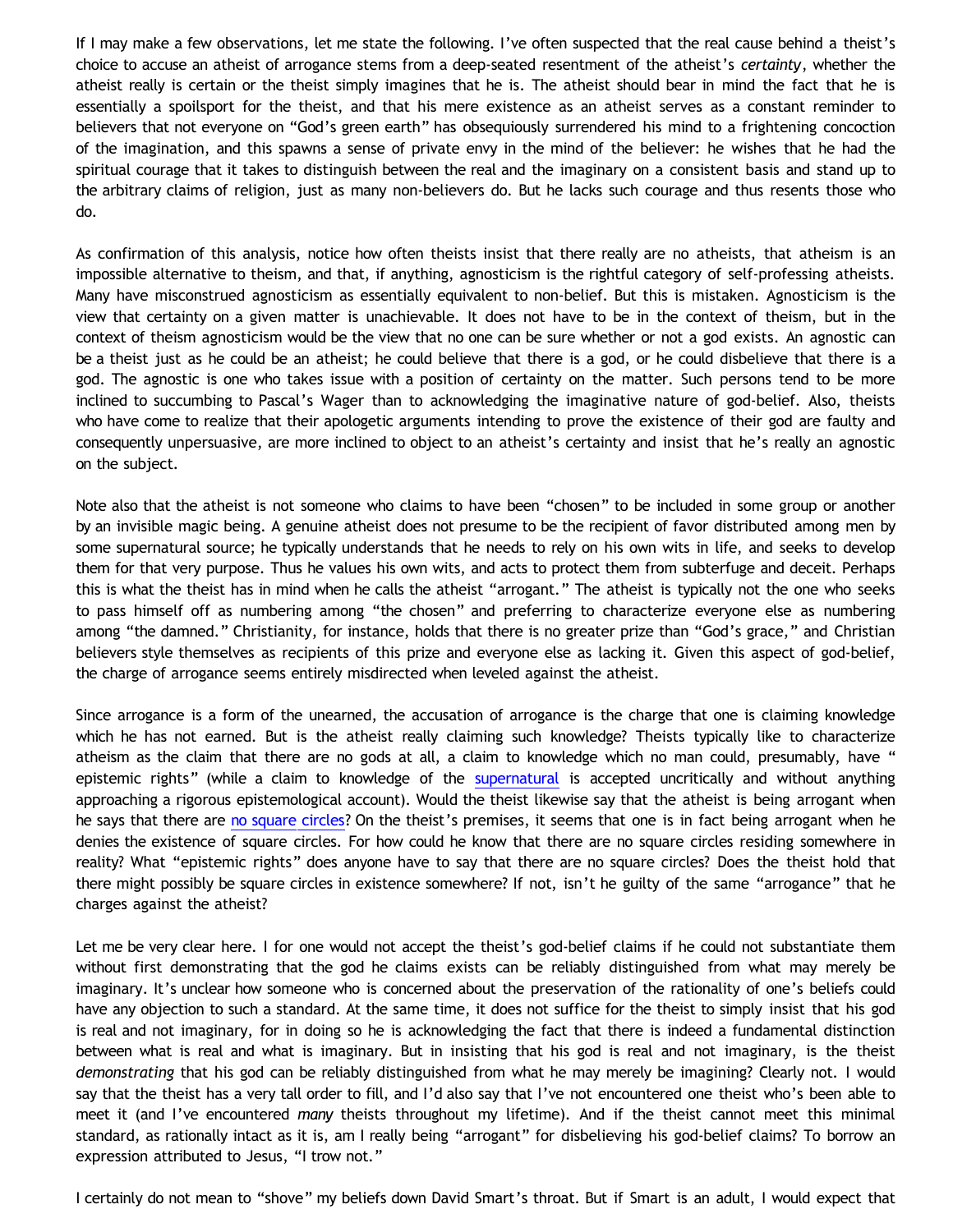he at least grasp the distinction between what is real and what he imagines. If he doesn't, then what value could any worldview which he professes possibly have? That is something he must answer, for beyond mere entertainment, I do not see what value the theistic imagination could possibly have.

by Dawson Bethrick

Labels: [Christian Psychopathy](http://bahnsenburner.blogspot.com/search/label/Christian%20Psychopathy)

*posted by Bahnsen Burner at [11:00 AM](http://bahnsenburner.blogspot.com/2010/06/is-atheism-inherently-arrogant.html)*

### **18 Comments:**

[Naumadd](http://www.blogger.com/profile/17185784949325429557) said...

On questions of "what is the fundamental substance and fundamental nature of existence", I usually begin with what tools I have of my own and, when those have been stretched to their potential, ask a physicist.

The last thing I'd do is ask a priest. They seem to reject the efficacy not only of their own tools, but mine and those of others to acquire anything smacking of genuine knowledge.

I'm just not that cynical. I trust my senses, I trust my mind and I trust that a trained and experienced physicist understands the fundamental nature of existence a bit better than I do. In any event, "arrogance" is thinking you or those you admire can't sometimes or even frequently get it all wrong. I don't rest on my own laurels, but I also don't rest on the alleged laurels of others.

I question, I question again and then I question again. If there's still time, well, you know ...

[June 05, 2010 1:26 PM](http://bahnsenburner.blogspot.com/2010/06/9127024745184539324)

[The Secular Walk](http://www.blogger.com/profile/08342572056569966450) said...

@Dawson Bethrick

Hey Dawson I want to help you out by suggesting a potential topic for you to create content on, since you really don't have a Theistic nemesis/rival anymore since Paul Manata is gone, and Chris Bolt is just not with it or a challenge.

I think you might find it interesting to interact with and provide a refutation of this Deist named stretmediq. He basically claims in this article that he has a scientific model that proves Deism. He asserts what I see to be the Primacy of Consciousness, and claims that based on the evidence, God exists and is an awareness upon which the cosmos is contingent.

Here is the article:

<http://www.positivedeism.com/phpbb2/viewtopic.php?f=1&t=4222>

It's the first entry under scientific deism. I just thought this might be of interest to you considering your track record and stern stance against promoters of the Primacy of Consciousness Metaphysics. It might be hard to read the whole article because it's rather long and boring. I was able to finish it but it took much discipline to force myself to finish it.

Cheers.

[June 06, 2010 1:33 AM](http://bahnsenburner.blogspot.com/2010/06/2869472090194557556)

[Jay](http://www.blogger.com/profile/09604208085934821426) said...

I just read part of this stretmediq fellow's case for deism. Ignoring some poor use of technical vocabulary, the first major error I found regards the concept 'nothing'.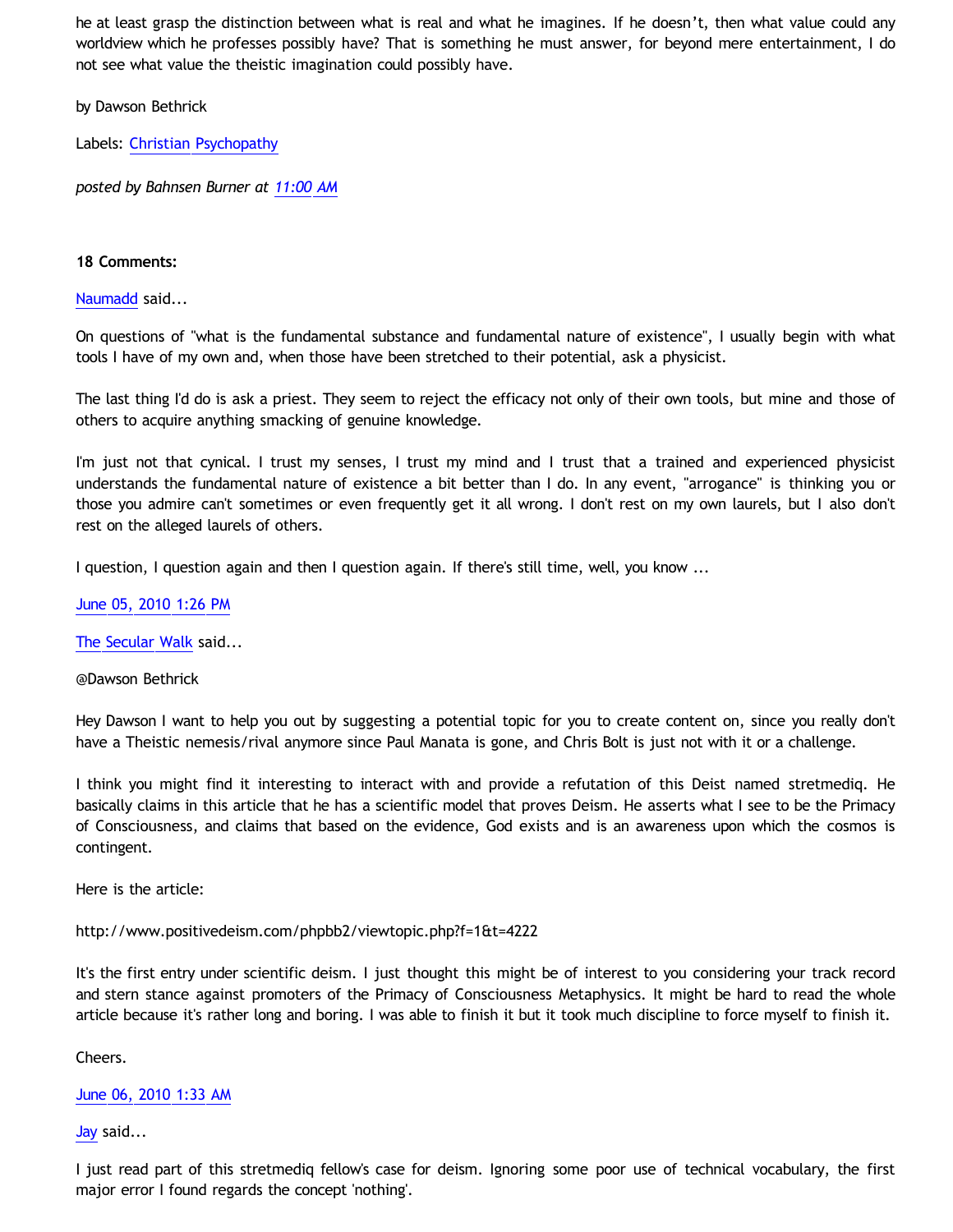He reifies the concept. He answers the 'why is there something rather than nothing?' riddle, with the concept of 'something from nothing'. He realises that this is a failure of an answer if we define "nothing" as 'void that is absolutely "without property"'. He says this definition, this 'materialist notion', is the problem, so should be rejected.

Seeing the clear impossibility for "absolute nothingness" to produce the universe, he concludes that the "nothing" from which something emerged must actually be not "absolute", that is: it must be something.

So he redefines a word ('nothing') to make it cohere with a concept ('something from nothing') that constitutes the solution to a problem ('why is there something rather than nothing?') that becomes a non-problem when you substitute in the new definition: 'why is there something rather than something else?' Answer: because stuff changes. No longer a logical or philosophical problem. For more detailed answers, check modern physics.

Back to stretmediq's essay. For no obvious reason, he comes to define this new non-absolute-nothing as a concept. So the universe came from a concept, concepts exist in minds, this first concept must be in God's mind. Yeah, right.

Seems later on he talks about quantum mechanics. But if he's building upon this mistake, I don't see any reason to peruse the rest of the post.

Regards

Jason

[June 06, 2010 7:08 AM](http://bahnsenburner.blogspot.com/2010/06/1099138259289121472)

[Justin Hall](http://www.blogger.com/profile/17804641315202800289) said...

If he postulates something prior to the universe, than in what meaningful way is he describing the creation or beginning of the universe. He has simply moved the goal post further back and not answered the question. Is not treating nothing as something a logical fallacy, the reflected zero or something?

[June 06, 2010 10:47 AM](http://bahnsenburner.blogspot.com/2010/06/1806027389503087362)

[Jay](http://www.blogger.com/profile/09604208085934821426) said...

Referring to this, JH? [http://aynrandlexicon.com/lexicon/zero--reification\\_of.html](http://aynrandlexicon.com/lexicon/zero--reification_of.html)

[June 06, 2010 11:51 AM](http://bahnsenburner.blogspot.com/2010/06/7585707095694380213)

[? ?](http://www.blogger.com/profile/08054135694754986285) said...

Time and tide wait for no man. [.](http://album.ggyy350.com)[.](http://dk.ggyy350.com)[.](http://ggyy340.com)[.](http://bar.ggyy340.com)[.](http://beauty.ggyy340.com)[.](http://body.ggyy340.com)[.](http://book.ggyy340.com)[.](http://cam.ggyy340.com)[.](http://candy.ggyy340.com)[.](http://ch5.ggyy340.com)[.](http://channel.ggyy340.com)[.](http://chat.ggyy340.com)[.](http://album.d697.com)[.](http://dk.d697.com)[.](http://d540.com)[.](http://bar.d540.com)[.](http://beauty.d540.com)[.](http://body.d540.com)[.](http://book.d540.com)[.](http://cam.d540.com)[.](http://candy.d540.com)[.](http://ch5.d540.com)[.](http://channel.d540.com)[.](http://chat.d540.com)[.](http://album.chat089.com)[.](http://dk.chat089.com)[.](http://chat084.com)[.](http://bar.chat084.com)[.](http://beauty.chat084.com)[.](http://body.chat084.com)[.](http://book.chat084.com)[.](http://cam.chat084.com)[.](http://candy.chat084.com)[.](http://ch5.chat084.com)[.](http://channel.chat084.com)[.](http://chat.chat084.com)[.](http://album.cam099.com)[.](http://dk.cam099.com)[.](http://cam035.com)[.](http://bar.cam035.com)[.](http://beauty.cam035.com)[.](http://body.cam035.com)[.](http://book.cam035.com)[.](http://cam.cam035.com)[.](http://candy.cam035.com)[.](http://ch5.cam035.com)[.](http://channel.cam035.com)[.](http://chat.cam035.com)[.](http://album.baby084.com)[.](http://dk.baby084.com)[.](http://b969.com)[.](http://bar.b969.com)[.](http://beauty.b969.com)[.](http://body.b969.com)[.](http://book.b969.com)[.](http://cam.b969.com)[.](http://candy.b969.com)[.](http://ch5.b969.com)[.](http://channel.b969.com)[.](http://chat.b969.com)

[June 09, 2010 12:32 AM](http://bahnsenburner.blogspot.com/2010/06/562706322623300831)

[Tavarish](http://www.blogger.com/profile/16944997549708501182) said...

Here's a thing that irks me a bit. Your comment has to be moderated and edited on pretty much every Christian site before it's posted. It's a minor gripe, but it doesn't bode well for those who want to engage in a no holds barred approach to the subject. I had a few comments not approved because I told a creationist at Aristophrenium he was severely misinformed, and apparently that's a strawman and Ad Hominem. However, when ryft goes on a tirade about how Atheism is arrogant no less than 3 times, it's absolutely fine.

I'll be publishing something on my blog along the lines of this discussion, but I almost guarantee it will fall on deaf ears, much like all the conversations I've had with the staff on Aristophrenium. One point gets addressed, 10 go unchallenged, and a post gets made on their site claiming superiority within the week.

I guess that's what apologetics is about - ignoring points, then claiming victory.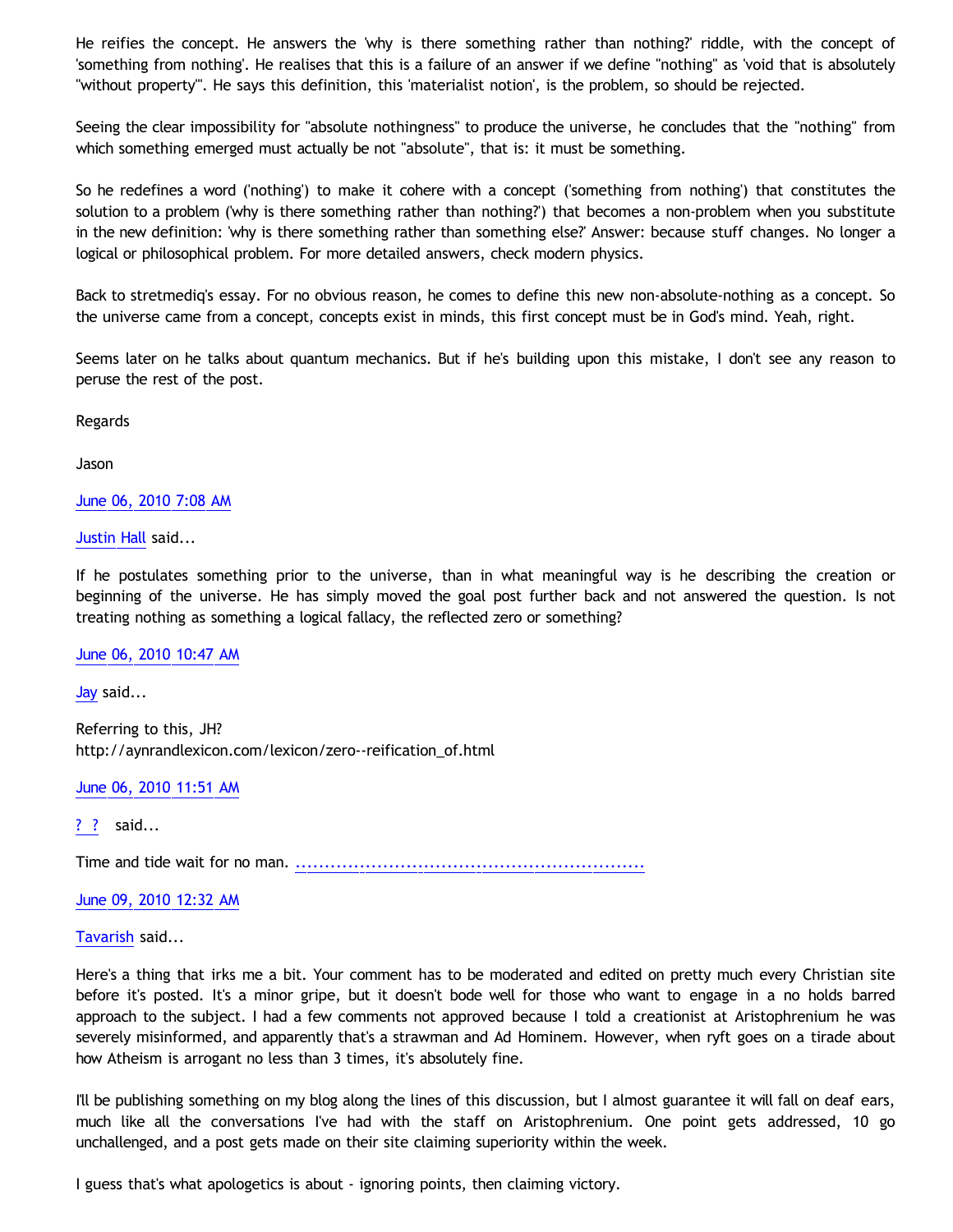[Jay](http://www.blogger.com/profile/09604208085934821426) said...

Forget about mutual engagement or convincing the wilfully ignorant.

Just write about whatever needs to be written. Whether it's an original philosophical analysis of some issue or a response to some particularly ignorant or fallacious blog post. You can write clearly and convincingly without worrying about actually convincing anyone in particular. In fact, I'd wager that over-concern about persuading particular misguided people will detract from your writing's potential inherent clarity and rigour! Throwing off that burden will, at least, relieve you of some annoyance.

There's my unsolicited advice. Enjoy!

[June 09, 2010 9:57 AM](http://bahnsenburner.blogspot.com/2010/06/6285117811824645191)

[John Hutchinson](http://www.blogger.com/profile/15209178822938252226) said...

Dawson:

Despite the great extent to which I disagree with you, I must confess to appreciating the lucidity by which you present your case.

First, I suggest that in upholding Objectivism as the criteria by which all things are judged, you are engaging in just another form of Presuppositionalism. I quote from one your blogs:

"The primacy of existence is a fundamental precondition of proof."

Is this any different in kind from those who uphold the primacy of Scriptures as a fundamental precondition of understanding the cosmos?

I don't have a problem with Presuppositionalism as A form of proof. My problem is when it is made THE only form of proof. (It is also badly grounded on a theological and Scriptural basis but that is neither here nor there.) As a form of proof, it is useful if it presents an internal coherence and a correspondence to reality. I.E. Does the Christian worldview demonstrate a coherent consistency with objective reality. Do those assertions in Scriptures, which can be measured, be validated? Or in your Objectivist faith, do your axioms stand up to objective reality and logic?

I have several problems with your viewpoint. Are objects necessary for consciousness to exist?

"a consciousness with nothing to be conscious of is a contradiction in terms" (Atlas Shrugged, Galt's Speech)

It makes consciousness not an entity unto itself but both entity and relationship between itself and its object.

I would submit that just as existence can exist without consciousness, consciousness can exist with nothing to be conscious of, including itself. Consciousness can be immersed in a void, within and outside of itself. It would not be a contradiction in terms, but rather a living hell. Indeed, in US military experiments, 'volunteers' were experimented upon with sensory deprivation. Most exited displaying symptoms of temporary insanity. If that occurs with a mild case of deprivation of objects with which to dwell upon...

Another point of order is that you suggest that other philosophies / theologies suggest that consciousness creates existence or objective reality. Outside of existentialism, I don't know of any Western philosophy or Christian orthodoxy that asserts that. I don't think that Rand accuses those other worldviews of that. My understanding is that most believe that flawed perception skews the comprehension of 'the object as is'. The person who is colour blind, (cannot see green and red), cannot perceive the object as is. As all persons have internal biases and flawed structures by which they decode the cosmos, these act as similar filters from seeing 'things as are'. (Christianity's version is of the 'plank in the eye') I think Rand rages at this idea that things cannot be perceived as they are. But I have yet to have found where she states that Western thought believes objects are projections of one subjectivity.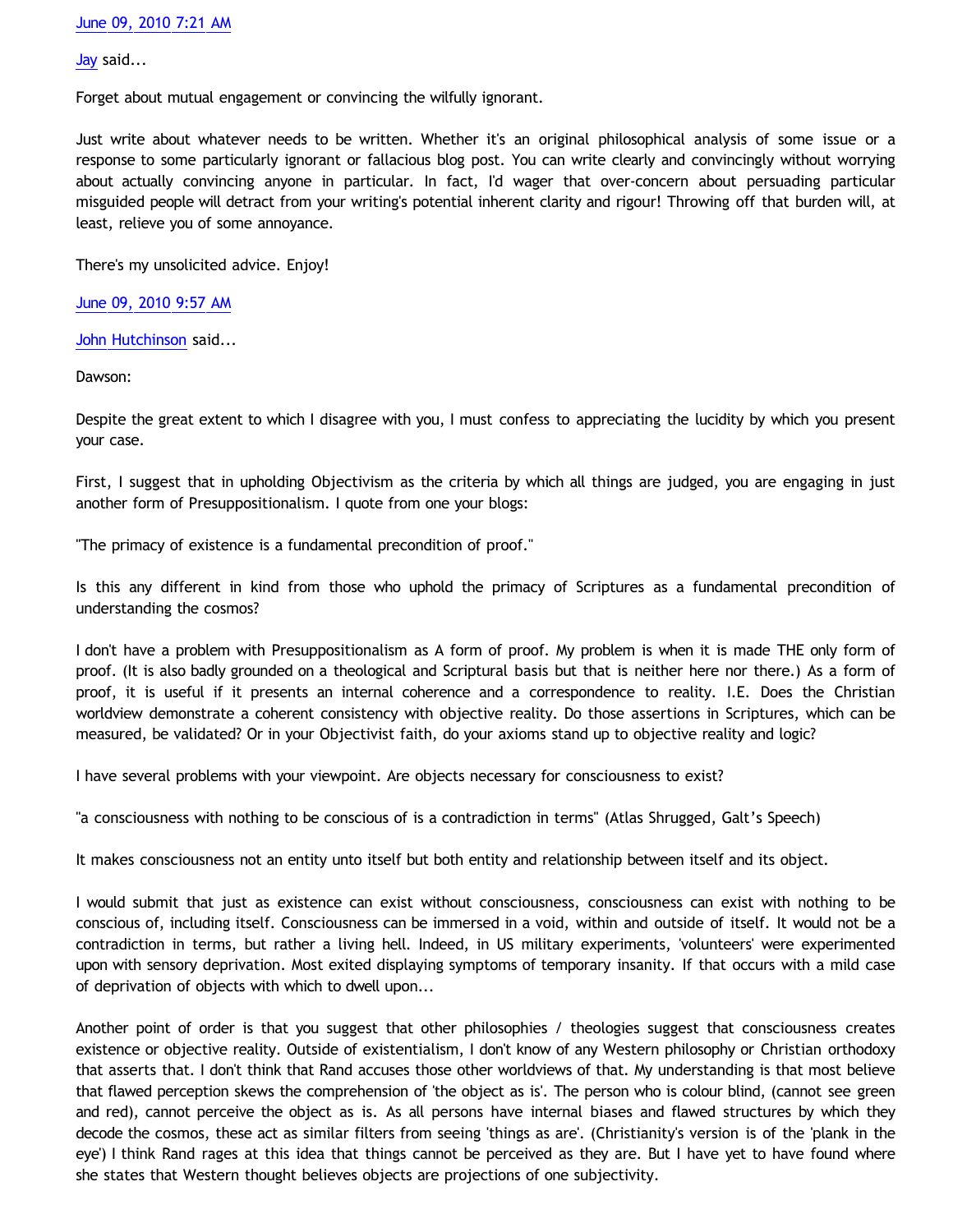### (TO BE CONTINUED)

[June 10, 2010 8:03 PM](http://bahnsenburner.blogspot.com/2010/06/8345523682137762097)

[John Hutchinson](http://www.blogger.com/profile/15209178822938252226) said...

(CONTINUED)

But the largest problem I have, is with your Objectivist presumption of the Primacy of Existence. And by that presupposition, you presume to disprove the Christian God because the Scriptures 'affirms the existence of a consciousness on which existence depends.'

My question to you is that when you write and project a thought, actually codifying this entity with your keyboard upon electronic media somewhere on the Net; at the point at which you create and communicate it, is not the object that you create a projection of your consciousness? If that is true, does that mean that you do not exist?

Now, you might argue that a thought is not a real object or entity. But then I would ask, "Why do you engage in imaginary entities when you spurn the theists for engaging in theirs?" Indeed, the materialist would suggest that there are chemical messages that constitute the physiological components of that thought. You might suggest that you are merely manipulating objects by typing them on an electronic page. But the thought itself is independent of the manner by which you codify it and the tableau on which you inscribe it.

It could be argued that any creation that a man creates is a projection of their consciousness at the point of your creating it. It would seem that the logic of the Primacy of Existence denies any form of creation, including that belonging to mankind.

If my reasoning is sound, it would seem to destroy your disproof of God and challenge the presumption of the absolutist maxim of the Primacy of Existence. (I am, by no means, suggesting that this proves God's existence.)

John

[June 10, 2010 8:04 PM](http://bahnsenburner.blogspot.com/2010/06/2909525640206547457)

[The Secular Walk](http://www.blogger.com/profile/08342572056569966450) said...

@John Hutchinson

The fact that you think the Primacy of Existence is a presumption or presupposition, shows you haven't the slightest idea what you're talking about in regard to Objectivism and it's Axioms. It would take a man with great patience to refute all your nonsense and confusion.

It absolutely baffles me how or why anyone would try to impugn the Primacy of Existence, or not understand it's meaning. The Primacy of Existence essentially means existence is an irreducible primary upon which everything in reality depends and grounds. Hence, existence has PRIMACY. Why is that so hard for you mystics to understand?

[June 11, 2010 1:11 AM](http://bahnsenburner.blogspot.com/2010/06/1074249972637892909)

[John Hutchinson](http://www.blogger.com/profile/15209178822938252226) said...

Dawson:

I am not particularly interested in carrying on this discussion as it is self-evident that your form of disputation is to blow off your interlocutors by ad hominem rather than address the question. Thus you are as beyond discourse as a Vatican cardinal. And indeed, you are a partisan. Otherwise, I would ask you to humor me.

However, one of the problems with Rand's axiom of consciousness that you seem to confirm in your sentence "The Primacy of Existence essentially means existence is an irreducible primary upon which everything in reality depends and grounds" may be one of definitions.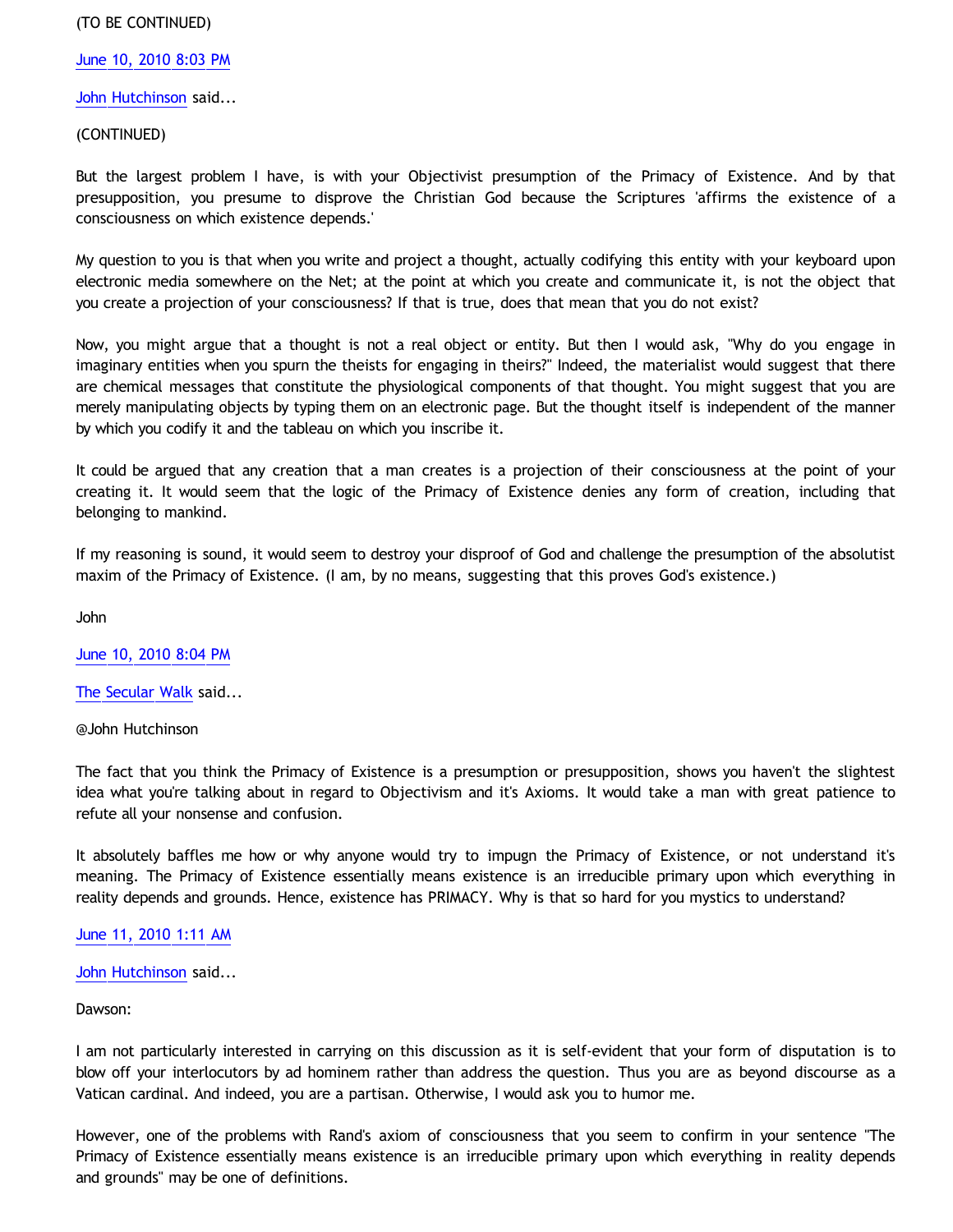A Wikipedia definition of an axiom "is any mathematical statement that serves as a starting point from which other statements are logically derived." If the 'axiom' of consciousness is derived from the axiom of existence, the 'axiom' of consciousness cannot very well be an axiom, can it?

# [June 11, 2010 9:43 AM](http://bahnsenburner.blogspot.com/2010/06/768093672171753254)

[Bahnsen Burner](http://www.blogger.com/profile/11030029491768748360) said...

Hello John,

Thank you for your comments, and for complimenting my writing. I'm supposing you have other objections against Objectivism beyond those which you have elucidated here. But for every point of criticism that you've raised so far, I have addressed them [here](http://bahnsenburner.blogspot.com/2010/06/answering-hutchinsons-critique-of.html).

I must admit that I am puzzled by your sudden decision not to continue the discussion which you started with me. You made this decision even before you've had a chance to see my response to your objections. So something must have turned you off.

You say that "it is self-evident that  $[my]$  form of disputation is to blow off  $[my]$  interlocutors by ad hominem than address the question," but I have no idea what you're talking about. I expend a lot of energy addressing the questions that are posed to me, both those which are posted in the comments sections of my own blogs, as well as those which are published elsewhere. I do not rely on ad hominems, but rather focus on the issues that are raised. I'm surprised that someone as thoughtful as your own initial comment suggested about yourself would come back suddenly and compare me to a Vatican cardinal. You call me "a partisan," but it is unclear what specifically this is supposed to mean (are Christians not "partisan"?), and say "otherwise" that you "would ask [me] to humor [you]." If you deem me "a partisan," what would I have to be for you to carry on the discussion you started with me?

At any rate, I have interacted with your comments, and if you think I sought simply to "blow you off" through the use of ad hominems, please point out the specific instances.

As for the definition of 'axiom', Wikipedia is not Objectivism's source of definitions. Rand provides the following definition of 'axiom' as it is understood within the context of Objectivism:

"An axiom is a statement that identifies the base of knowledge and of any further statement pertaining to that knowledge, a statement necessarily contained in all others, whether any particular speaker chooses to identify it or not. An axiom is a proposition that defeats its opponents by the fact that they have to accept it and use it in the process of any attempt to deny it." (*For the New Intellectual*, p. 155)

So, I hope you've been humored. Even if you aren't, you've surely been answered.

Regards, Dawson

# [June 11, 2010 11:44 AM](http://bahnsenburner.blogspot.com/2010/06/759042054217021471)

[Naumadd](http://www.blogger.com/profile/17185784949325429557) said...

John, a "consciousness" with nothing to be conscious of - including itself - isn't consciousness. "Consciousness" is, after a long chain of derivation, a product of existence, not the other way around. As seems reasonably clear, consciousness is derivative of life which is derivative of chemistry which is derivative of physics which is the most basic study and description we have of "exists". On what basis does one make the claim of consciousness without that from which it is derived? Unwarranted posturing?

That you can't dismiss the assertion "primacy of scripture" unless scripture, in fact, exists and someone exists who is aware of it (consciousness) to do the dismissing rather makes the point that existence has primacy and consciousness and scripture do not. Of course, because scripture is a product of consciousness, both existence and consciousness come before scripture. Consciousness is derivative of existence. Scripture is derivative of consciousness.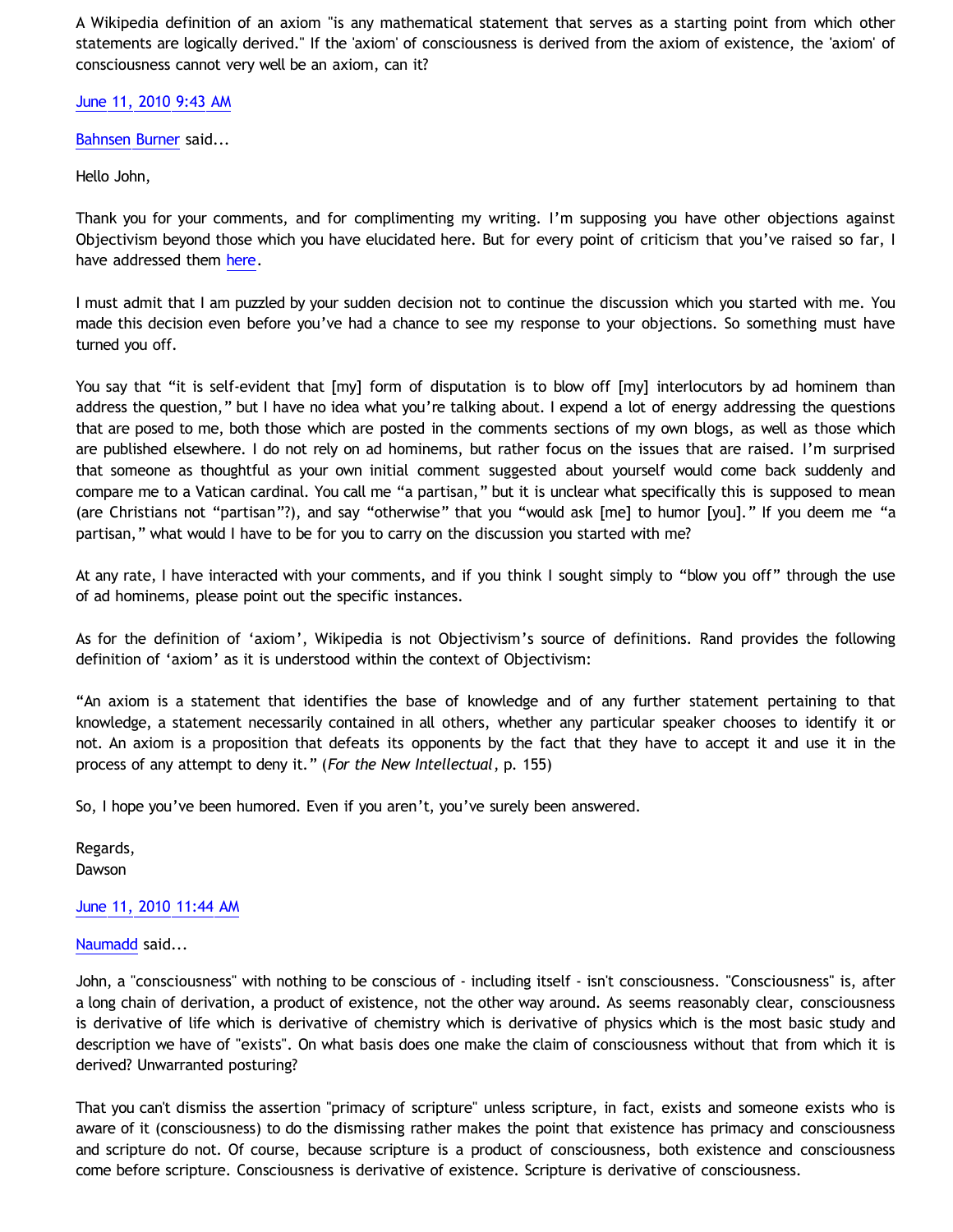As many objectivists are aware, Rand called "existence" and "consciousness" self-evident in that for there to be consciousness, there must exist that which is conscious (the one doing the questioning) AND for a thing to be conscious there must be something of which it is conscious. Because consciousness appears only derived from life, that consciousness is at least aware of itself. Of what we know of life, it is derived from other things which means that there is necessarily something for a consciousness to be aware of beyond itself.

Again, if you make the claim of "consciousness" somehow not derived of life which is itself derived of other things, I'd like to know what your support is for such an assertion. If it is not open to observation and question, for all intents and purposes it does not exist except in one's imagination.

Existence does not necessarily mean there is consciousness, however, if there is consciousness, there is necessarily existence. To claim that non-existence has consciousness is a contradiction in terms and, in any case, a claim impossible for any human being to justify making except as a symptom of utter insanity.

### [June 11, 2010 1:00 PM](http://bahnsenburner.blogspot.com/2010/06/4000826258960557824)

[Naumadd](http://www.blogger.com/profile/17185784949325429557) said...

John,

"If the 'axiom' of consciousness is derived from the axiom of existence, the 'axiom' of consciousness cannot very well be an axiom, can it?"

No. I believe what you intend is "irreducible primary". No, consciousness isn't an irreducible primary in that it presupposes existence which, unless you can reasonably demonstrate something even "existence" presupposes, is irreducible. Nevertheless, "consciousness" can be an axiom if further concepts are derived from consciousness as the starting point. "Axiom" as you defined it here is merely a placeholder effectively saying - "All of what I'm about to assert begins from this point." Many things can be an axiom, however, there is really only one irreducible primary existence - from which even consciousness is derived, but only after a long chain of derivation as physicists, chemists, biologists will attest.

[June 11, 2010 1:09 PM](http://bahnsenburner.blogspot.com/2010/06/451478607890059215)

[Naumadd](http://www.blogger.com/profile/17185784949325429557) said...

John,

"I have yet to have found where she states that Western thought believes objects are projections of one subjectivity."

I believe Rand made it quite clear who she was speaking of when she mentions those who assert and attempt to practice "primacy of consciousness". Some of her more notable comments on these concepts are in "The Ayn Rand Lexicon" which is available online here: [http://aynrandlexicon.com/lexicon/primacy\\_of\\_existence\\_vs\\_primacy\\_of\\_consciousness.html](http://aynrandlexicon.com/lexicon/primacy_of_existence_vs_primacy_of_consciousness.html) .

#### [June 11, 2010 1:18 PM](http://bahnsenburner.blogspot.com/2010/06/5413498993655807385)

[John Hutchinson](http://www.blogger.com/profile/15209178822938252226) said...

Dawson:

I do apologize for not getting back to you. I can appreciate your justified defensiveness regarding my characterization of a post I received which I presumed was you. The poster of the comment had the air of authority for which I presumed came from the author of the blog, namely yourself. As I received the post in my email, I did not bother to look on your blog, or look closely at identity of the poster and I didn't know the tag line by which you identify yourself.

I do apologize for my comments. I shall take up on the response you provided at a later date as I am a bit swamped with other projects at the current time.